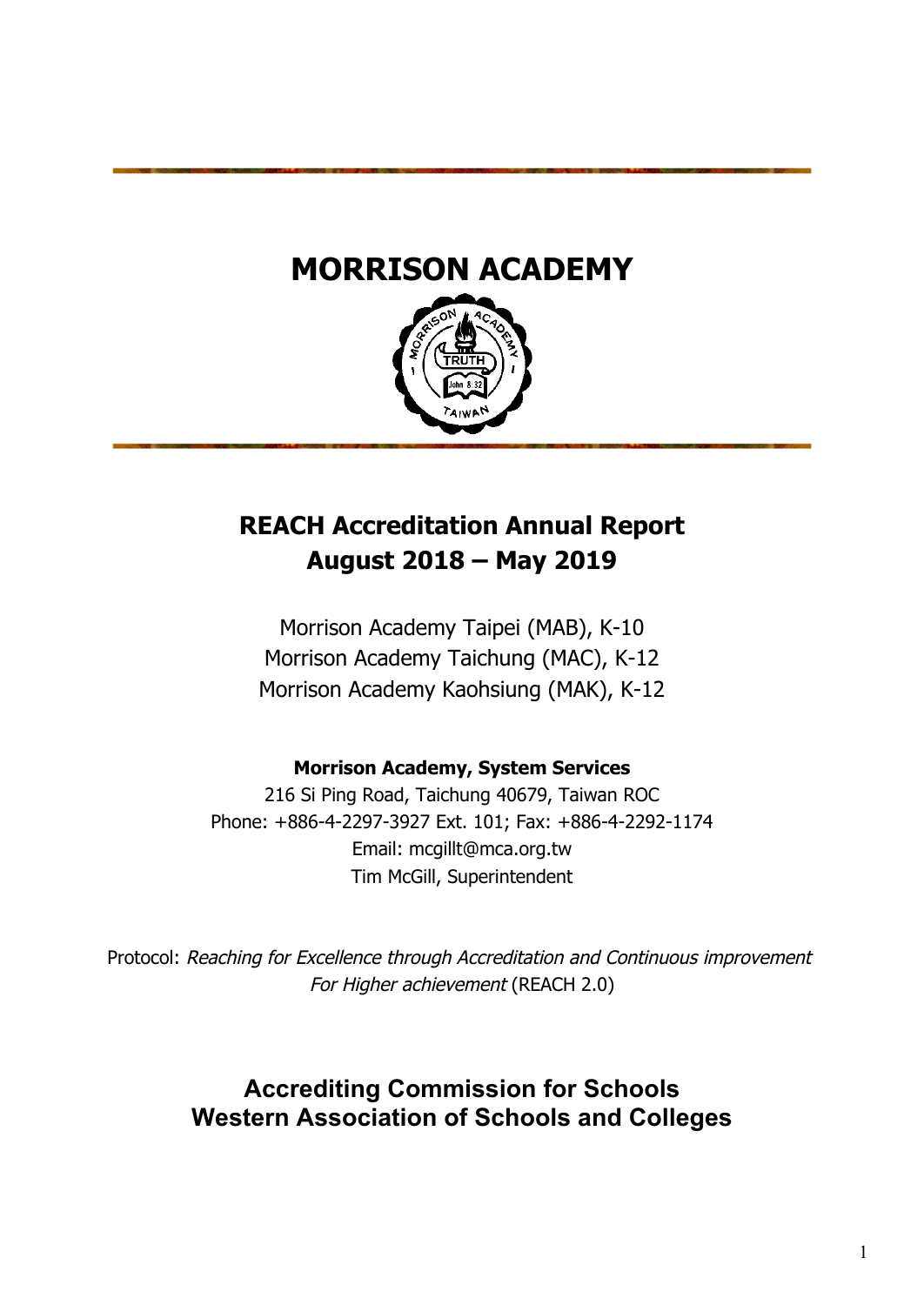# **TABLE OF CONTENTS**

| <b>MORRISON'S SCHOOL PROFILE</b><br>L.                        | 3  |  |
|---------------------------------------------------------------|----|--|
| <b>II. SCHOOL IMPROVEMENT PROCESS</b>                         | 8  |  |
| III. SCHOOL IMPROVEMENT PLAN (SIP) PROGRESS REPORT            | 9  |  |
| <b>March 2015 Visiting Committee Recommendations</b>          | 9  |  |
| 1. Enhance the Connections Between Students and Godly Mentors | 10 |  |
| 2. Climate of Innovation                                      | 11 |  |
| 3. Reporting Practices that Inform & Support Student Learning | 12 |  |
| 4. Analyze Site-Based Learning Data                           | 13 |  |
| <b>APPENDIX SECTION</b>                                       | 15 |  |
| Appendix A - MA School Improvement Plan Tracking Chart        | 15 |  |
| Appendix B - 2016-17 Follow-up Evidence                       | 17 |  |

|                                                                                                                                                                                                                                                                                                                                        | Acronyms / Abbreviations Used Throughout this Report                                                                                                       |                                                                                                                                                                                                                                                                                                                                                                                                                                                                                                                                                        |
|----------------------------------------------------------------------------------------------------------------------------------------------------------------------------------------------------------------------------------------------------------------------------------------------------------------------------------------|------------------------------------------------------------------------------------------------------------------------------------------------------------|--------------------------------------------------------------------------------------------------------------------------------------------------------------------------------------------------------------------------------------------------------------------------------------------------------------------------------------------------------------------------------------------------------------------------------------------------------------------------------------------------------------------------------------------------------|
| <b>Campuses</b>                                                                                                                                                                                                                                                                                                                        | Groups/Teams                                                                                                                                               | <b>Titles</b>                                                                                                                                                                                                                                                                                                                                                                                                                                                                                                                                          |
| MA - Morrison Academy<br><b>MAB</b> - Taipei campus<br><b>MAK</b> – Kaohsiung campus<br>$MAC - Taichung$ campus<br><b>EMS</b> - Elementary / Middle School<br><b>HS</b> - High School<br><b>Organizations</b><br>WASC - Western Association of Schools and<br>Colleges<br><b>ACSI</b> – Association of Christian Schools International | $P$ – parent<br><b>PAC</b> - Parent Advisory Council<br>$S - \text{staff}$<br>$s$ – student<br><b>SAC</b> - System Administrative Council<br>$T$ – teacher | <b>DL</b> - Director of Learning<br><b>DF</b> - Director of Finance<br><b>Assessments &amp; Terms</b><br>AP-Advanced Placement<br><b>ITBS</b> - Iowa Test of Basic Skills<br>NPR - National percentile rank<br><b>SAT 10 - Stanford Achievement Test Series, tenth</b><br>edition<br><b>SAT</b> – Scholastic Aptitude Test Reasoning<br>PL - Professional Learning<br><b>PLC</b> - Professional Learning Community<br><b>PPR</b> - Professional Practice Rubrics<br><b>SBE</b> - Standard Based Education<br><b>BWI-Biblical Worldview Integration</b> |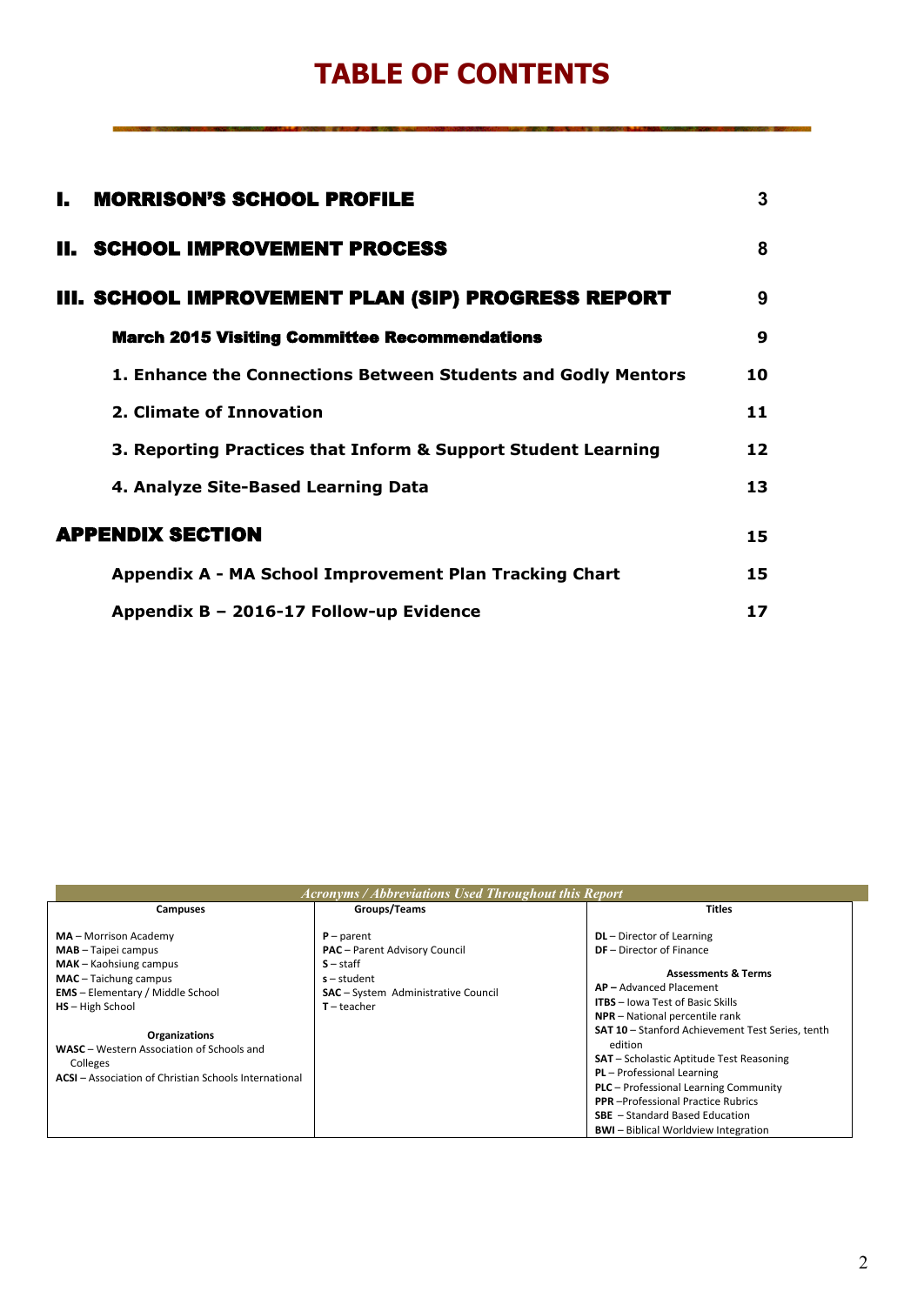## Morrison's School Profile

## General Data and Description

**Morrison Academy TIM MCGILL – SUPERINTENDENT** Morrison Academy - System Services

216 Si Ping Rd. Taichung, TAIWAN 40679 Phone: 8864-2297-3927 x101 Fax: 8864-2292-1174 Email: mcgillt@mca.org.tw

#### **Campuses:**

- Morrison Academy Taipei (MAB K-10); Principal Susanna Myburgh, myburghs1@mca.org.tw
- Morrison Academy Taichung Elementary/Middle School (MAC EMS K-8), Principal Scott Finch, finchs@mca.org.tw
- Morrison Academy Taichung High School (MAC HS 9-12), Principal Doug Bradburn, bradburnd@mca.org.tw
- Morrison Academy Kaohsiung (MAK K-12), Principal Joe Torgerson, torgersonj@mca.org.tw

#### **Founded:** 1952

**Type:** Non-denominational private Christian school system

**Ownership & Board:** Morrison Academy (MA) operates under the direction of *Morrison Christian Association, Inc.*, (MA) a nonprofit (New Jersey) corporation, owned and operated by the following sponsoring missions:

- The Evangelical Alliance Mission (TEAM)
- One Mission Society (OMS)
- WorldVenture
- International Mission Board of the Southern Baptist Convention (IMB)

Each sponsoring mission generally supplies two Board of Trustee members, with four additional members from the alumni and Taiwan missions' communities. Morrison is also registered with the Chinese government as a not-forprofit foreign school and may only admit students holding foreign passports.

**Accreditation Partners:** Morrison is jointly accredited by WASC (Western Association of Schools and Colleges) and ACSI (Association of Christian Schools International) as one system with three campuses. Since 1977, Morrison's Taichung high school campus has been accredited by WASC and has also been an ACSI member school. All three campuses (located in Taipei, Taichung, and Kaohsiung) have been jointly accredited since 1998.

**Accreditation Term:** Six years - July 2015 through June 30, 2021

**Purpose:** For the glory of God and the advancement of His kingdom, Morrison Academy exists to meet the educational needs of the children of Christian missionaries throughout Taiwan.

**Core Values:** Jesus Christ is central to Morrison Academy's values. These core values are:

- To follow Jesus Christ **The Christ To proclaim God's Truth to the world** 
	-
- To pursue excellence in student learning To partner with parents
- To educate the whole person **The Contract of To cultivate a caring community**

**Vision:** The vision of Morrison Academy is that each student will experience a quality, Biblically-integrated education so that they will dynamically impact the world for Christ.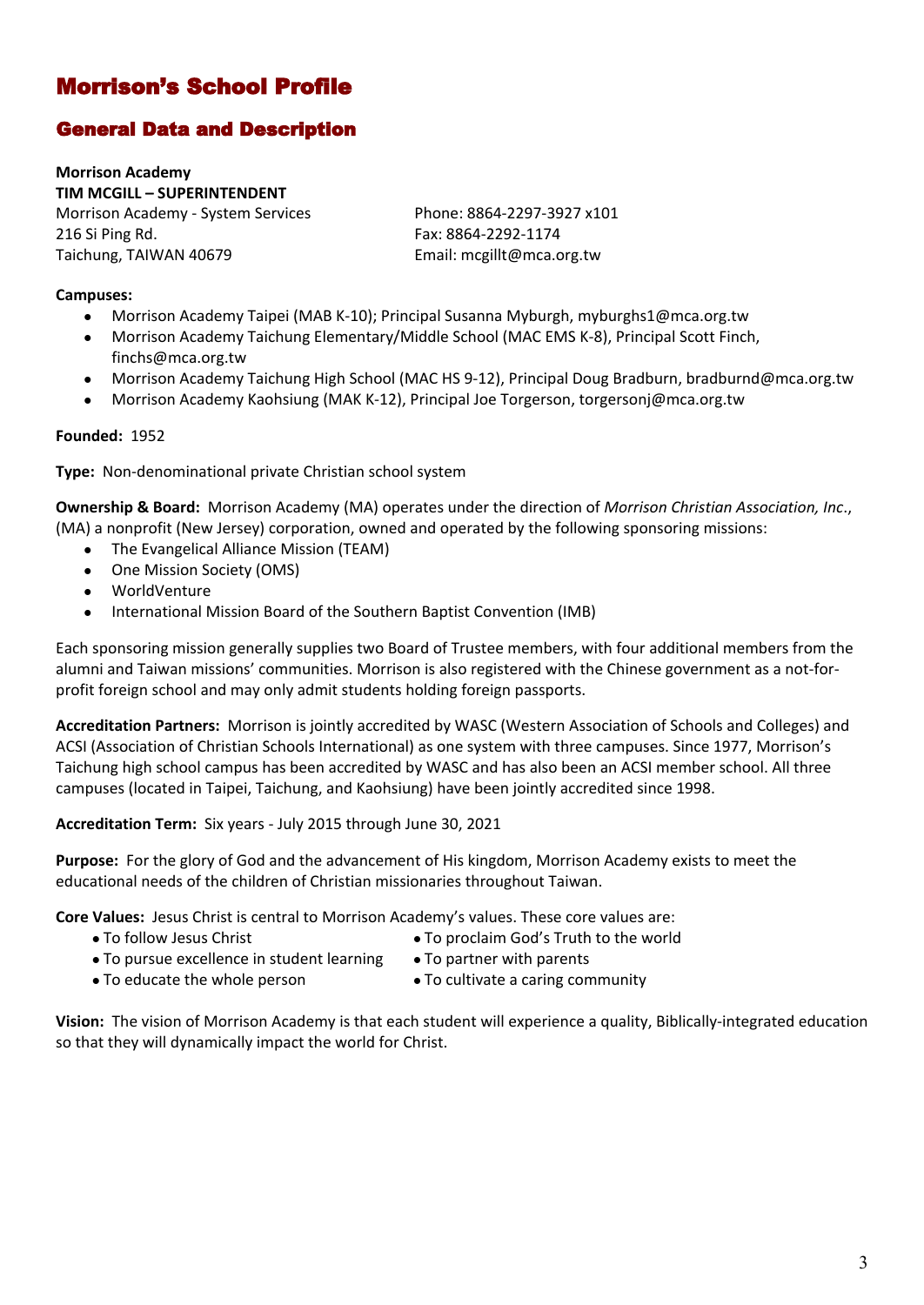## Campus Data

| <b>Morrison</b><br>Academy<br><b>Campuses:</b> | <b>Total</b><br><b>Students</b> | <b>Students</b><br>$K-5$ | <b>Student</b><br>s.<br>$6 - 8$ | <b>Students</b><br>$9th - 12$ | <b>ELL</b><br>$\frac{9}{6}$ |     |     | <b>Ethnicity</b><br>Asian/Caucasian/Multiracial/Other |              | <b>Classroom &amp; Pupil Support</b><br>Teachers (T)<br>Part-time Teachers (PT)<br><b>SAC Administrators (SA)</b> |
|------------------------------------------------|---------------------------------|--------------------------|---------------------------------|-------------------------------|-----------------------------|-----|-----|-------------------------------------------------------|--------------|-------------------------------------------------------------------------------------------------------------------|
| 2018-19 MAB                                    | 231                             | 119                      | 73                              | 39                            | 14%                         | 79% | 13% | 7%                                                    | 0%           | T: $26/$ PT: $1/$ SA: $1$                                                                                         |
| 2018-19 MAK                                    | 249                             | 99                       | 72                              | 78                            | 11%                         | 83% | 8%  | 8%                                                    | 0%           | T: 28/ PT: 8/ SA: 1                                                                                               |
| 2018-19 MAC                                    | 439                             |                          |                                 |                               |                             | 66% | 24% | 9%                                                    | 0%           | T: 48/ PT: 8/ SA: 2                                                                                               |
| 2018-19 MAC EMS                                | 233                             | 144                      | 89                              |                               | 10%                         | 68% | 22% | 9%                                                    | 0%           | SAC Admin: 1                                                                                                      |
| 2018-19 MAC HS                                 | 206                             |                          |                                 | 206                           | 0%                          | 64% | 27% | 8%                                                    | 1%           | SAC Admin: 1                                                                                                      |
| 2018-19 MACY                                   | 9                               | $\overline{7}$           | $\overline{2}$                  |                               | 0%                          | 44% | 0%  | 22%                                                   | 33%          | SAC Admin: 1                                                                                                      |
| 2018-19 Systems<br><b>Services</b>             | X                               | X                        | X                               | X                             | $\times$                    |     | X   |                                                       | SAC Admin: 3 |                                                                                                                   |
| 2018-19 MA Totals                              | 928                             | 369                      | 236                             | 323                           | 9%                          | 74% | 17% | 8%                                                    | 1%           | T: 102/ PT: 26/ SA: 8                                                                                             |

### Student Demographic Data





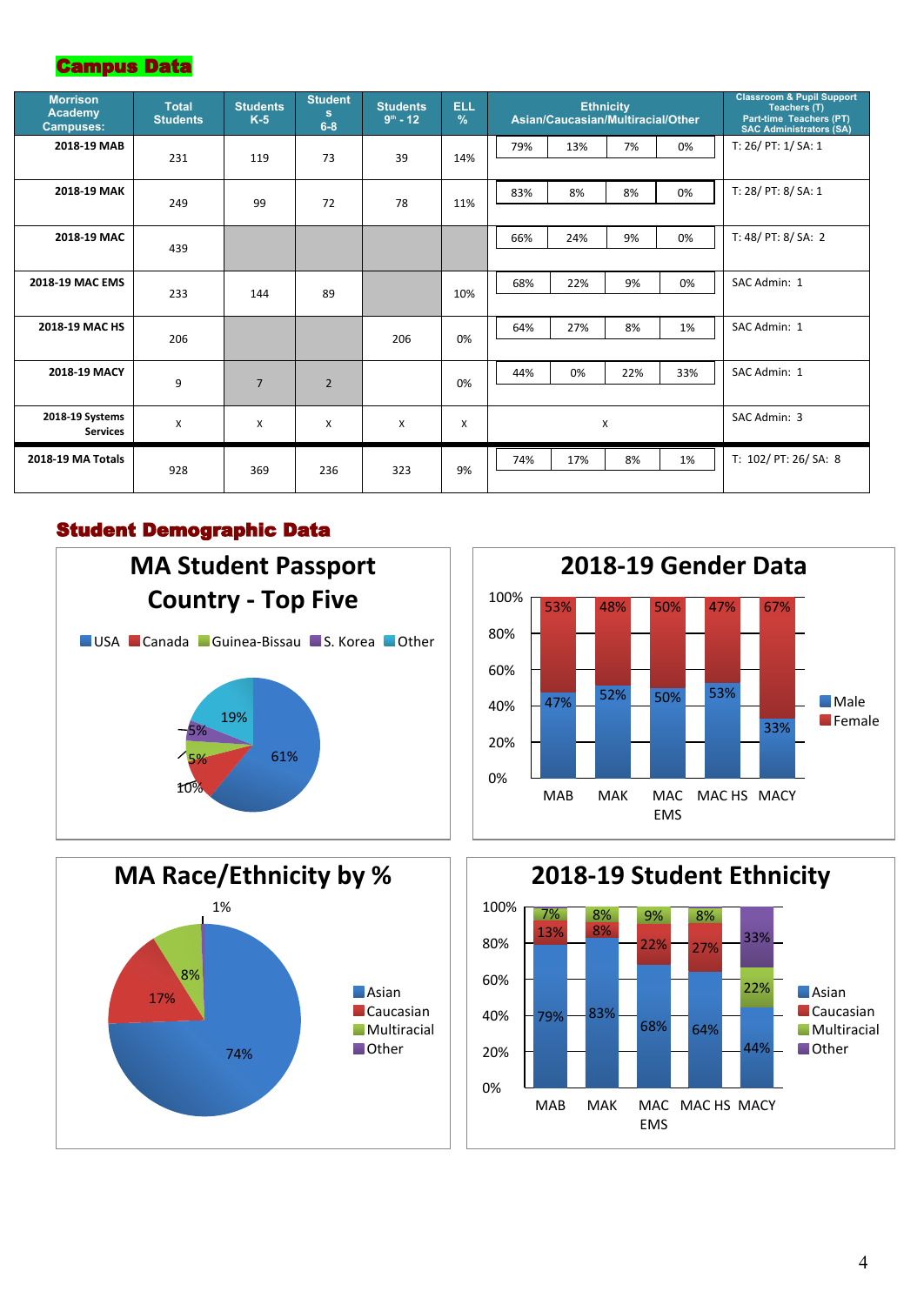## Student Academic Data

### **Standardized, Norm Referenced Assessments – Measure of Academic Progress Test**

|                 | <b>Measure of Academic Progress Test</b> |           |                    |           |                |           |                |        |                |                           |             |           |  |  |
|-----------------|------------------------------------------|-----------|--------------------|-----------|----------------|-----------|----------------|--------|----------------|---------------------------|-------------|-----------|--|--|
|                 |                                          |           | <b>Mathematics</b> |           |                |           | <b>Reading</b> |        |                | Language Usage            |             |           |  |  |
|                 |                                          | Fall      |                    | Spring    |                | Fall      |                | Spring |                | Fall                      |             | Spring    |  |  |
|                 |                                          | <b>US</b> |                    | <b>US</b> |                | <b>US</b> |                | US     |                | <b>US</b>                 |             | <b>US</b> |  |  |
|                 | MA                                       | Norm      | MA                 | Norm      | MA             | Norm      | MA             | Norm   | MA             | Norm                      | MA          | Norm      |  |  |
| Grade           | 16                                       |           | 18                 |           | 16             |           | 183            |        |                |                           |             |           |  |  |
| $\mathbf{1}$    | $\overline{7}$                           | 162       | 9                  | 181       | 1              | 161       |                | 178    |                | Test not given in Grade 1 |             |           |  |  |
| Grade           | 18                                       |           | 19                 |           | 18             |           | 197            |        | 18             |                           | 200         |           |  |  |
| $2^{\circ}$     | 4                                        | 177       | 7                  | 192       | 5              | 175       |                | 189    | 8              | 175                       |             | 190       |  |  |
| Grade           | 19                                       |           | 20                 |           | 19             |           | 204            |        | 19             |                           | 21          |           |  |  |
| 3               | $\overline{7}$                           | 190       | 6                  | 203       | $\overline{7}$ | 188       |                | 199    | 9              | 189                       | $\mathbf 0$ | 200       |  |  |
| Grade           | 20                                       |           | 22                 |           | 20             |           | 215            |        | 21             |                           | 21          |           |  |  |
| $\overline{4}$  | 9                                        | 202       | $\overline{2}$     | 214       | 8              | 198       |                | 206    | $\mathbf{1}$   | 199                       | 8           | 207       |  |  |
| Grade           | 22                                       |           | 23                 |           | 21             |           | 218            |        | 21             |                           | 21          |           |  |  |
| 5               | $\mathbf{1}$                             | 211       | 1                  | 221       | $\overline{2}$ | 206       |                | 212    | 6              | 206                       | 9           | 212       |  |  |
| Grade           | 22                                       |           | 235                |           | 21             |           | 224            |        | 22             |                           | 22          |           |  |  |
| 6               | 5                                        | 218       |                    | 225       | 8              | 211       |                | 216    | 0              | 211                       | 5           | 215       |  |  |
| Grade           | 23                                       |           | 243                |           | 22             |           | 23             |        | 22             |                           | 23          |           |  |  |
| $7\overline{ }$ | 6                                        | 223       |                    | 229       | 8              | 214       | $\mathbf{1}$   | 218    | 6              | 214                       | $\mathbf 0$ | 218       |  |  |
| Grade           | 25                                       |           | 257                |           | 23             |           | 23             |        | 23             |                           | 23          |           |  |  |
| 8               | $\mathbf{1}$                             | 226       |                    | 231       | $\overline{2}$ | 217       | 6              | 220    | $\mathbf{2}$   | 216                       | 5           | 219       |  |  |
| Grade           | 25                                       |           | 257                |           | 23             |           | 23             |        | 23             |                           | 235         |           |  |  |
| 9               | 1                                        | 230       |                    | 233       | 4              | 220       | $\overline{7}$ | 222    | $\overline{2}$ | 218                       |             | 220       |  |  |

#### **High School SAT Scores**

| <b>Old SAT Five-Year Comparison Data with USA</b> |                              |                         |             |                                |                          |                |                                   |                              |  |  |  |  |
|---------------------------------------------------|------------------------------|-------------------------|-------------|--------------------------------|--------------------------|----------------|-----------------------------------|------------------------------|--|--|--|--|
| <b>Critical</b><br><b>Reading</b>                 | <b>Morrison</b><br><b>CR</b> | <b>USA</b><br><b>CR</b> | <b>Math</b> | <b>Morrison</b><br><b>Math</b> | <b>USA</b><br>Math       | <b>Writing</b> | <b>Morrison</b><br><b>Writing</b> | <b>USA</b><br><b>Writing</b> |  |  |  |  |
| 2013                                              | 561                          | 496                     | 2013        | 622                            | 514                      | 2013           | 563                               | 488                          |  |  |  |  |
| 2014                                              | 589                          | 496                     | 2014        | 617                            | 514                      | 2014           | 574                               | 488                          |  |  |  |  |
| 2015                                              | 581                          | 495                     | 2015        | 621                            | 511                      | 2015           | 559                               | 484                          |  |  |  |  |
| 2016                                              | 604                          | 494                     | 2016        | 623                            | 508                      | 2016           | 582                               | 482                          |  |  |  |  |
| 2017                                              | 594                          | -                       | 2017        | 637                            | $\overline{\phantom{a}}$ | 2017           | 598                               | ٠                            |  |  |  |  |

| <b>New SAT Scores</b> |                                |                           |       |                          |                          |              |                                 |                            |  |
|-----------------------|--------------------------------|---------------------------|-------|--------------------------|--------------------------|--------------|---------------------------------|----------------------------|--|
| <b>Math</b>           | <b>Morrison</b><br><b>Math</b> | <b>USA</b><br><b>Math</b> | EBRW* | <b>Morrison</b><br>EBRW* | <b>USA</b><br>EBRW*      | <b>Total</b> | <b>Morrison</b><br><b>Total</b> | <b>USA</b><br><b>Total</b> |  |
| 2017                  | 616                            | $\overline{\phantom{0}}$  | 2017  | 607                      | $\overline{\phantom{a}}$ | 2017         | 1240                            | $\overline{\phantom{a}}$   |  |

\*Evidence-Based Reading and Writing

## **High School PSAT Scores**

PSAT scores are generally taken by students in their junior year, although 9<sup>th</sup>-10<sup>th</sup> grade students may take the PSAT.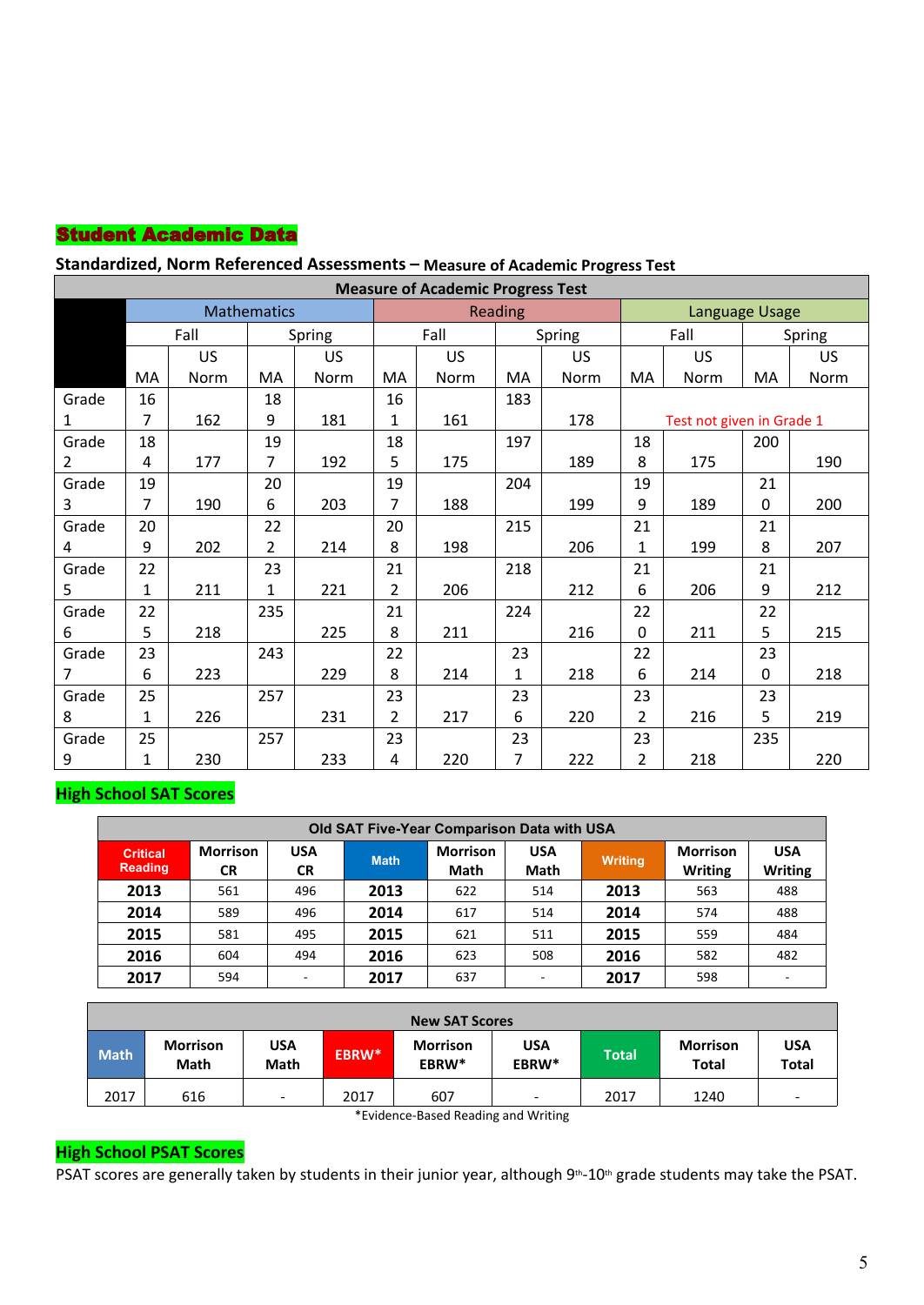



\*EBRW = Evidence-Based Reading and Writing

#### **High School AP Results**

| <b>AP Score</b>                   | 2013 | 2014 | 2015 | 2016 | 2017 | 2018 |
|-----------------------------------|------|------|------|------|------|------|
| 5                                 | 58%  | 51%  | 40%  | 41%  | 37%  | 29%  |
| 4                                 | 15%  | 30%  | 27%  | 31%  | 32%  | 30%  |
| 3                                 | 16%  | 14%  | 25%  | 21%  | 25%  | 23%  |
| $\overline{2}$                    | 11%  | 5%   | 6%   | 7%   | 3%   | 11%  |
| $\mathbf{1}$                      | 0%   | 0%   | 2%   | 1%   | 3%   | 7%   |
| <b>Total tests</b>                | 110  | 86   | 168  | 269  | 233  | 222  |
| Total % of scores<br>at/above "3" | 89%  | 95%  | 92%  | 93%  | 94%  | 82%  |
| MA avg. on all<br>exams           | 4.20 | 4.28 | 3.95 | 4.03 | 3.98 | 3.64 |
| USA nat'l avg. on all<br>exams    | 2.91 | 2.75 | 2.82 | 2.87 | 2.86 | 2.87 |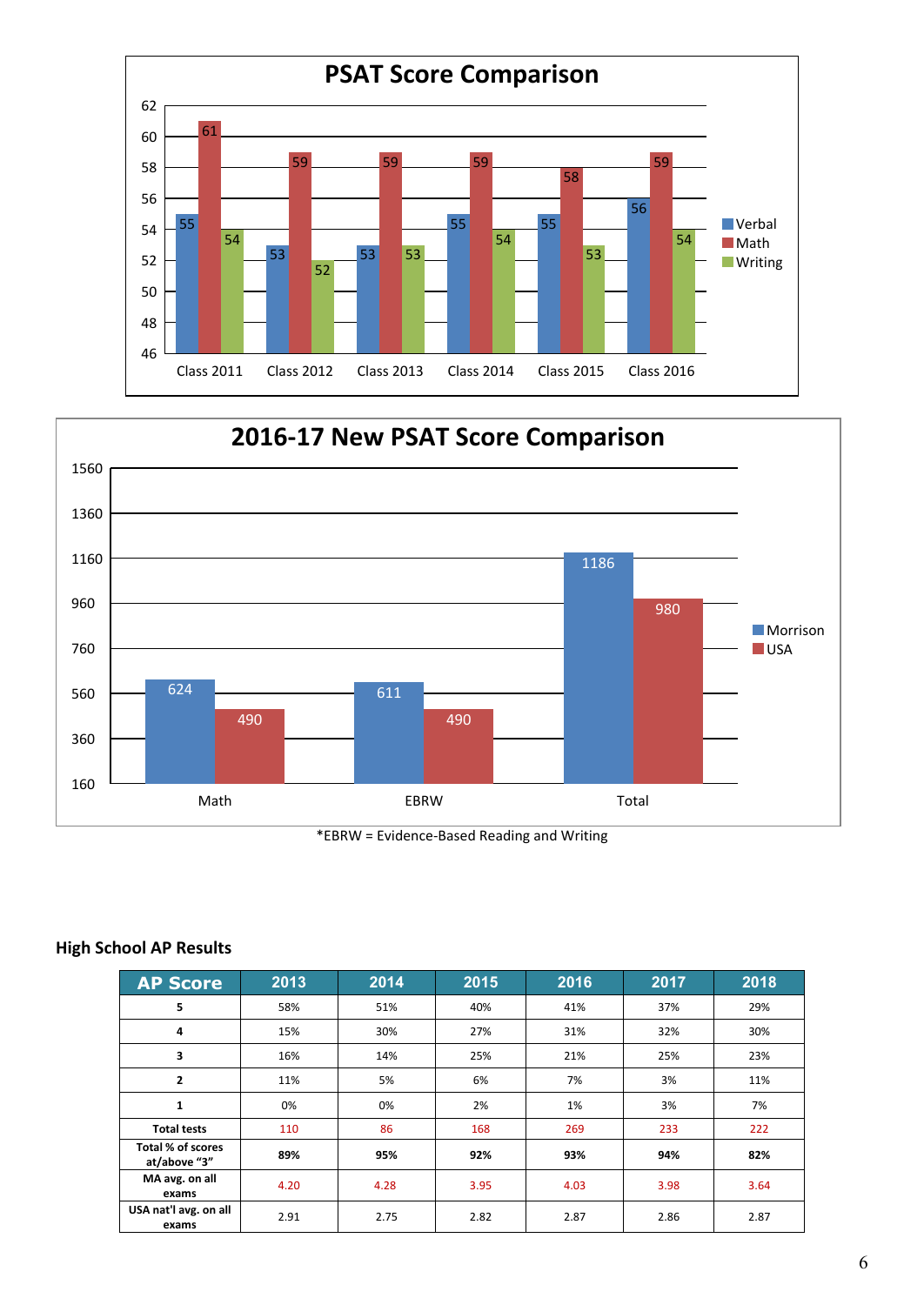

#### **Local Assessments (Non-norm referenced)**

Data reported is the percentage of students meeting or exceeding the school's standard as documented in Morrison's *Schoolwide Appraisal Guide.* Morrison staff is currently developing common assessments aligned with standards-based units.

|                   | Reading (DRA2, HS Final Exam)   |          |     |     |          | Writing (6-Traits Writing, Research Paper) |                           |     |     |                         |     |     | $\text{Math}_{(HS\text{-Final Exam})}$ |     |                |
|-------------------|---------------------------------|----------|-----|-----|----------|--------------------------------------------|---------------------------|-----|-----|-------------------------|-----|-----|----------------------------------------|-----|----------------|
| G                 |                                 |          | 201 | 201 |          |                                            | 201                       | 201 | 201 | 201                     | 201 | 201 | 201                                    | 201 | 201            |
|                   | 2013                            | 2014     | 5   | 6   | 2017     | 2013                                       | 4                         | 5   | 6   | $\overline{\mathbf{z}}$ | 3   | 4   | 5                                      | 6   | $\overline{7}$ |
| Κ                 | At/Above Gr<br>Level            | 74%      | 78% | 71% | 77%      |                                            |                           |     |     |                         |     |     |                                        |     |                |
|                   | 97%                             | 100<br>% | 93% | 84% | 69%      | 6 Traits                                   | 69<br>%                   | 66% | 63% | 60%                     |     |     |                                        |     |                |
| $\mathbf{2}$      | 77%                             | 81%      | 78% | 79% | 86%      | At/Above<br>$\overline{3}$                 | 66<br>%                   | 59% | 46% | 42%                     |     |     |                                        |     |                |
| 3                 | 100%                            | 95%      | 92% | 97% | 100<br>% | 77%                                        | 67%                       | 51% | 53% | 53%                     |     |     |                                        |     |                |
| 4                 | 80%                             | 79%      | 90% | 92% | 92%      | 91%                                        | 66%                       | 66% | 60% | 54%                     |     |     |                                        |     |                |
| 5                 | 99%                             | 93%      | 96% | 95% | 98%      | 93%                                        | 73%                       | 84% | 61% | 56%                     |     |     |                                        |     |                |
| 6                 |                                 |          |     |     |          | 91%                                        | 68%                       | 61% | 56% | 73%                     |     |     |                                        |     |                |
| 7                 |                                 |          |     |     |          | 80%                                        | 69%                       | 58% | 44% | 52%                     |     |     |                                        |     |                |
| 8                 | English Assessment At/Above 70% |          |     |     |          | 91%                                        | 66%                       | 51% | 54% | 60%                     |     |     | Math Assessment At/Above 70%           |     |                |
| 9                 | 83%                             | 96%      | 91% | 92% | 93%      |                                            |                           |     |     |                         | 95% | 70% | 78%                                    | 89% | 75%            |
| 1<br>0            | 99%                             | 91%      | 96% | 96% | 97%      |                                            | Research Paper At/Above 3 |     |     |                         | 88% | 96% | 95%                                    | 82% | 90%            |
| 1                 | 97%                             | 94%      | 96% | 97% | 87%      | 72%                                        | 63%                       | 62% | 69% | 52%                     | 81% | 65% | 81%                                    | 81% | 71%            |
| 1<br>$\mathbf{2}$ | 81%                             | 100<br>% | 94% | 76% | 92%      |                                            |                           |     |     |                         |     |     |                                        |     |                |

#### Graduate Data

#### **Dropout Rate and Graduation Rate**

Graduation comparison between entering freshmen and graduates reflects student movement rather than drop-out rate. Rather high student mobility is common in international school settings.

| Graduate Data          |                                | Morrison Academy High School (MAC HS) |                                |                         |                                |  |  |  |  |  |
|------------------------|--------------------------------|---------------------------------------|--------------------------------|-------------------------|--------------------------------|--|--|--|--|--|
| <b>Subject</b>         | <b>Fall 2014,</b><br>Class '15 | <b>Fall 2015,</b><br>Class '16        | <b>Fall 2016,</b><br>Class '17 | Fall 2017,<br>Class '18 | <b>Fall 2018,</b><br>Class '19 |  |  |  |  |  |
| Enrollment (9-12)      | 310                            | 312                                   | 324                            |                         |                                |  |  |  |  |  |
| Number of Dropouts     |                                |                                       |                                |                         |                                |  |  |  |  |  |
| Dropout rate (1 year)  |                                |                                       |                                |                         |                                |  |  |  |  |  |
| <b>Graduation rate</b> | 100%                           | 100%                                  | 100%                           | 100%                    | 100%                           |  |  |  |  |  |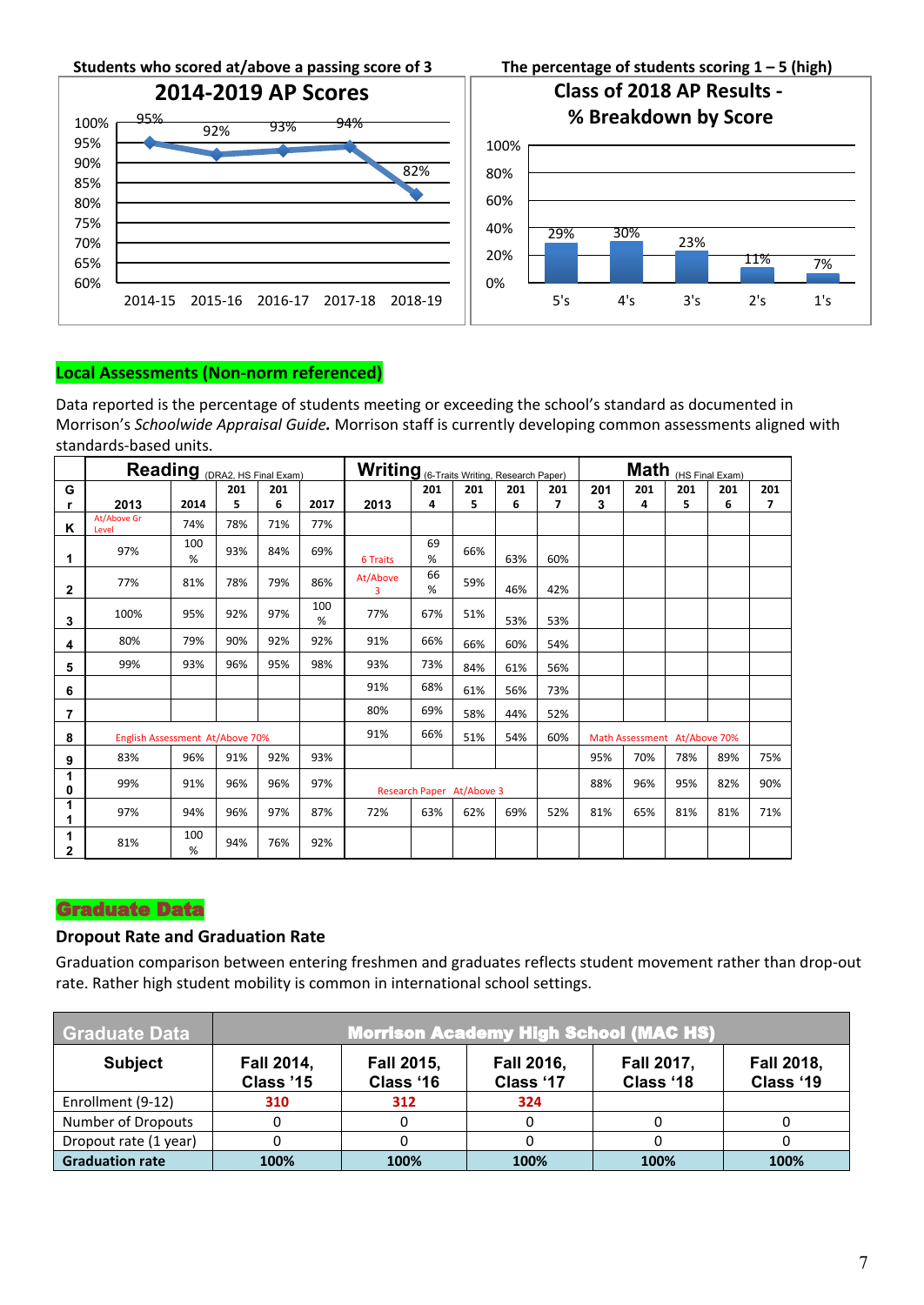



#### **High School GPA Data**

Morrison Academy offers a rigorous college preparatory curriculum with a select student body. Of the students in the class of 2019, the highest GPA in the class is on a 4.0 scale (and a 5.0 scale for five AP courses).

First quartile GPA Second quartile GPA Third quartile GPA

## II. School Improvement Process

#### **History**

Morrison Academy's current School Improvement Plan (SIP) was initiated in the fall of 2015. All the recommendations in the March 2015 accreditation visiting committee report (next page)*,* have been incorporated into the annual SIP.

There have been no major changes or conditions impacting the school improvement process since our accreditation visit by joint ASCI and WASC team in March 2015.

#### **Current Process**

Morrison's *System Administrative Council* (SAC) and our three campus-wide Committees, consisting of parents, staff, students, administrators and board members, reviewed the progress MA had made on its school improvement plan. However, this annual SIP Report is summarized and prepared by Morrison's SAC leadership. The report will be available online to all Morrison stakeholders.

Morrison's school-improvement cycle calls for systemic data analysis and report summaries each spring and is contained herein. In May, teachers and administrators from each campus meet to review and celebrate Morrison's accomplishments for that school year. Survey results, feedback, and other data regarding each year's progress and challenges are collected and examined by SAC. This data informs the following school-year's goals and School Improvement Plan.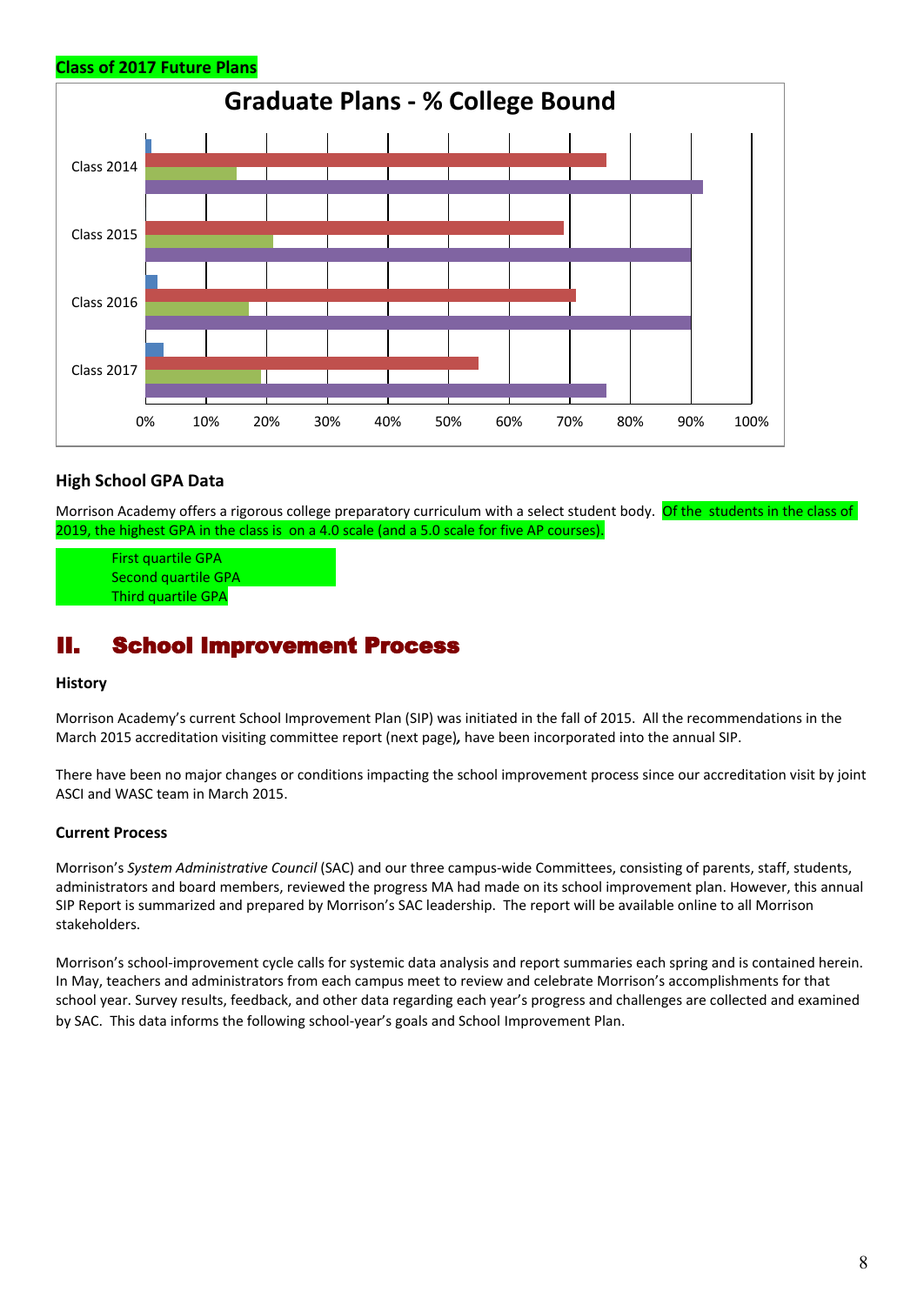## III. School Improvement Plan (SIP) Progress Report

#### **Purpose**

The purpose of the Morrison Academy School Improvement Plan (SIP) is twofold. The first is to facilitate and document Morrison's continuous school improvement through analyzing, evaluating, and synthesizing MA's schoolwide learning goals. The second purpose is to serve as a tracking and reporting tool for accreditation recommendations as well as other school-wide strategies and initiatives supporting student learning, thus providing a framework for the required annual interim progress report required by both ACSI and WASC.

The Annual Report includes a brief school profile and summaries of all campus improvement progress for the 2018-19 school year. The following appendices are included:

- *Appendix A* contains MA's **School Improvement Plan tracking chart** which provides an overview of the strategies used to meet MA's school improvement goals. Progress is shown on a continuum.
- *Appendix B* lists **follow-up evidence** for system and campus-specific progress, accessible in MA's Google Drive folder.

Morrison's 2018-19 SIP Report only shares progress on the current 2018-19 strategies and not previous years' work.

### March 2015 SIP Goals

|    | <b>Major Recommendations by Visiting Team</b>                                                                                                                                                                                                                             |
|----|---------------------------------------------------------------------------------------------------------------------------------------------------------------------------------------------------------------------------------------------------------------------------|
| 1. | That the administration and faculty enhance the connections between students and godly mentors, resulting in a more<br>significant impact on all areas of students' lives.                                                                                                |
|    | School Self-Study Report p. 75, Chapter 5, Continuous School Improvement Plan p. 8; Administrative Interview, Interviews;<br>Subcommittee Meetings; ACSI Indicator 9.3, 9.6, and 9.7                                                                                      |
| 2. | That the administration and faculty create a climate of innovation that embeds service and experiential learning into the<br>curriculum, resulting in enhanced learning experiences that address the personalized learning interests and aptitudes of<br>the whole child. |
|    | School Self-Study Report p. 58, Chapter 5, Continuous School Improvement Plan p. 82; Interviews; ACSI Indicator 5.5                                                                                                                                                       |
| 3. | That the administration and faculty strengthen a standards-based approach to learning that includes assessment,<br>recording, and reporting practices that inform and support student learning.                                                                           |
|    | School Self-Study Report p. 57, Chapter 5, Continuous School Improvement Plan p. 83; Rubicon Atlas Standards Analysis; ACSI<br>Indicator 5.2 and 5.5                                                                                                                      |
| 4. | That the administration and faculty expand training for teachers on all three campuses in how to more effectively analyze<br>site-based learning data, resulting in the use of conclusions to inform learning goals and drive school improvement efforts.                 |
|    | School Self-Study Report p. 57-58; Interviews with administration and faculty; ACSI Indicator 5.7, 5.8, and 5.9                                                                                                                                                           |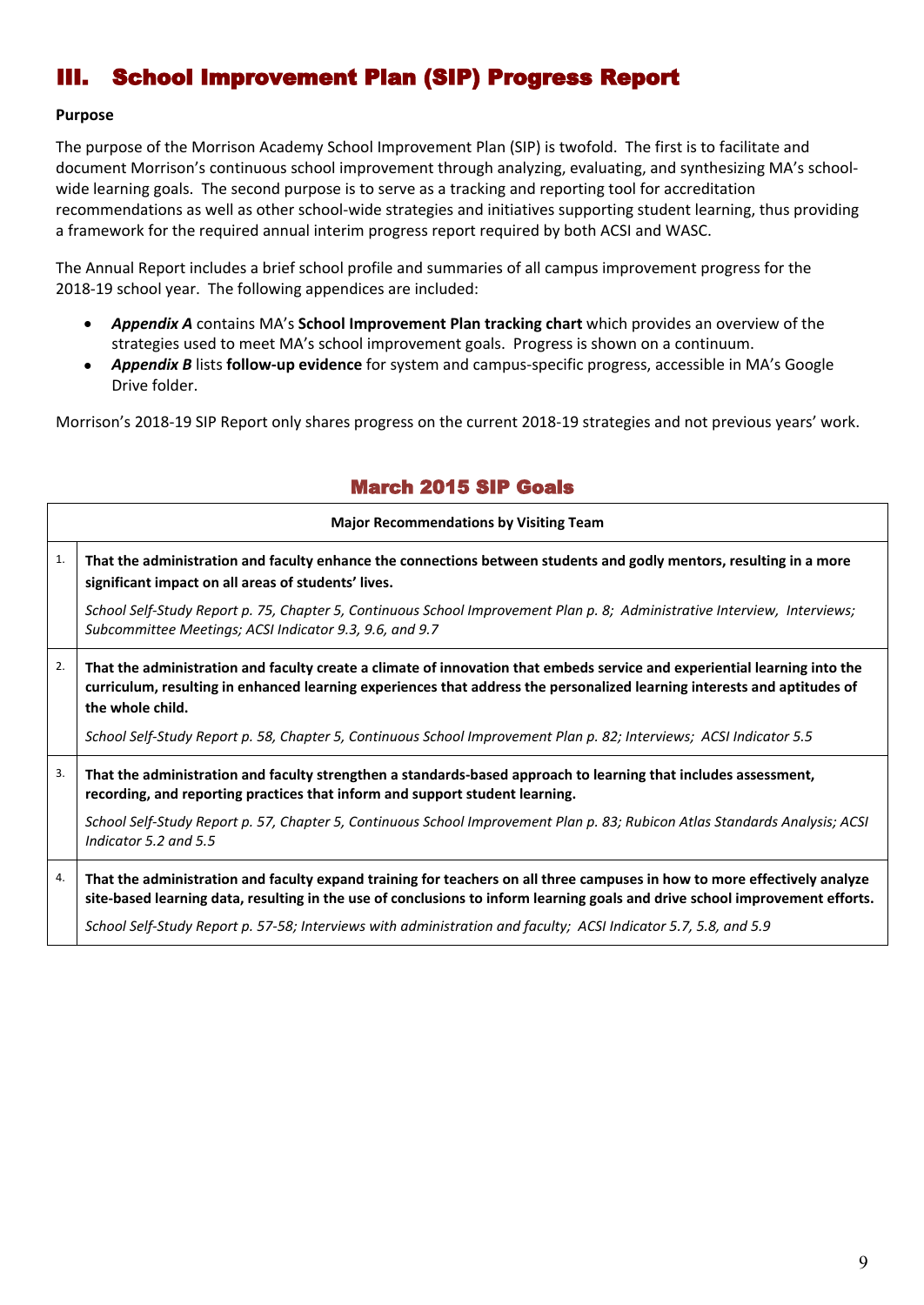## Progress Report Summaries

*1. Enhance the connections between students and godly mentors, resulting in a more significant impact on all areas of students' lives.*

**Progress Summary**

**2018-19 System Progress** 

**2018-19 Campus Progress** 

*2. Create a climate of innovation that embeds service, experiential learning, and technology into the curriculum.* 

**Progress Summary**

**2018-19 System Progress 2018-19 Campus Progress** 

*3. Strengthen a standards-based approach to learning that includes assessment, recording, and reporting practices that inform and support student learning.* 

**Progress Summary** 

**2018-19 System Progress**

**2018-19 Campus Progress** 

*4. Expand training for teachers in how to more effectively analyze site-based learning data.*

**Progress Summary**

**2018-19 System Progress** 

**2018-19 Campus Progress** 

o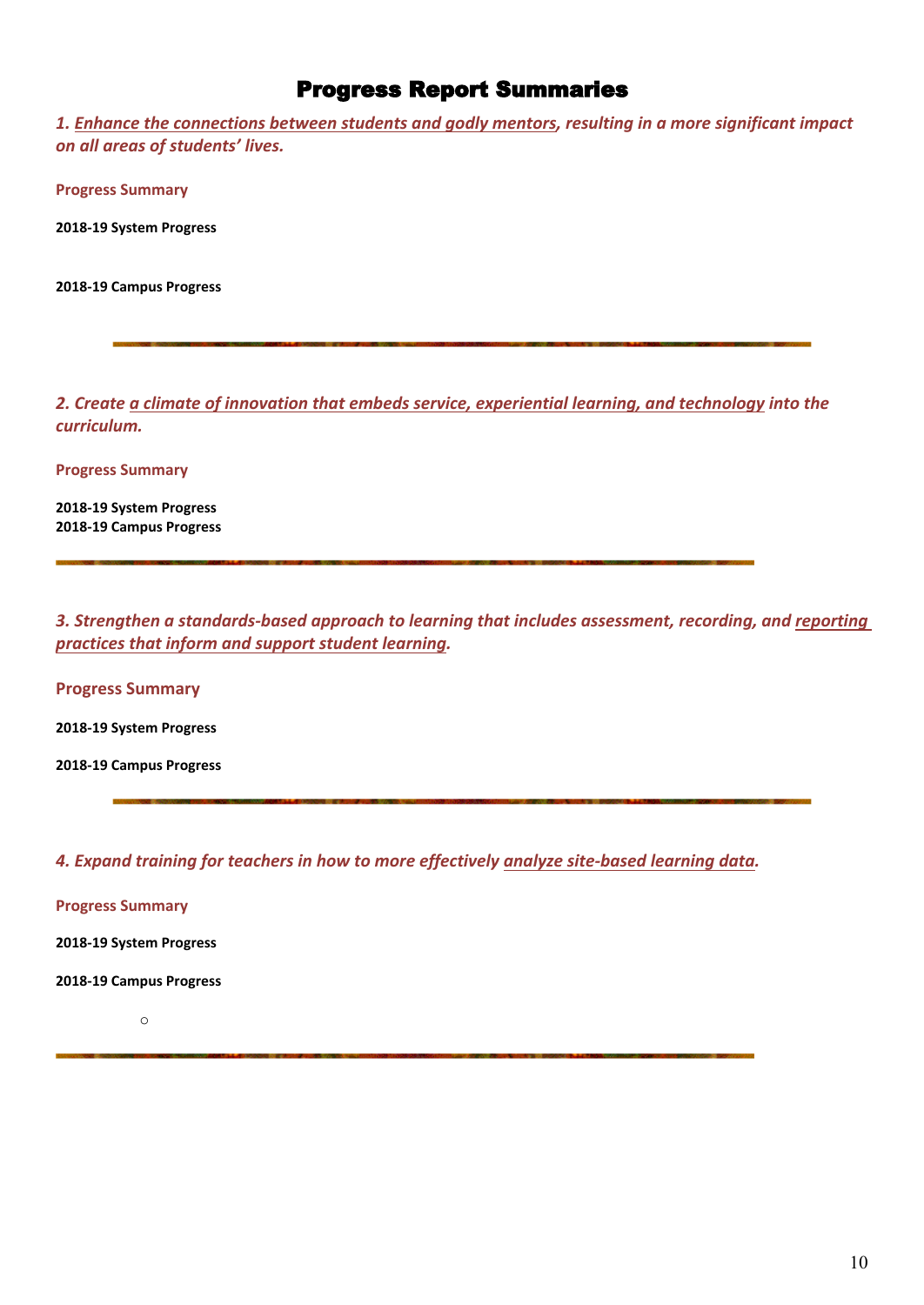## Progress Report Summaries **Appendix A - MA School Improvement Plan Tracking Chart**

2018-19 Progress Tracking Chart <sup>\*</sup>Based on March 2015 Visiting Committee Recommendations<br>Legend: •Completed. ©In progress. ○Postponed until next vear Strategies in bold indicate 2016-17 School-wide Action Plan emphasi Strategies in bold indicate 2016-17 School-wide Action Plan emphasis

| <b>GOAL</b>                                                                                                                                     | <b>STRATEGY</b>                                                                                                                        | $15-$<br>16 | $16-$<br>17 | $17 -$<br>18 |
|-------------------------------------------------------------------------------------------------------------------------------------------------|----------------------------------------------------------------------------------------------------------------------------------------|-------------|-------------|--------------|
| <b>Enhance Morrison's mentorship culture to</b><br>intentionally connect each student with a godly<br>mentor to impact key areas of their life. | 2015-16<br>Research and development on what fosters a<br>a.<br>quality mentorship culture.                                             | $\bullet$   |             |              |
|                                                                                                                                                 | Refine assessments of student character.<br>b.                                                                                         | $\bullet$   |             |              |
|                                                                                                                                                 | Create an evaluative tool/method to identify the<br>c.<br>marginal students.                                                           | $\bullet$   |             |              |
|                                                                                                                                                 | Develop middle school advisory program that<br>d.<br>includes Biblically-based curriculum, schedule,<br>staffing, etc.                 |             |             |              |
|                                                                                                                                                 | 2016-17                                                                                                                                |             |             |              |
|                                                                                                                                                 | Introduce collaborative planning, and professional<br>а.<br>learning for entire MS staff for advisory.                                 |             | ٠           |              |
|                                                                                                                                                 | Research and develop HS advisory program that<br>b.<br>includes biblically integrated curriculum, schedule,<br>staffing, purpose, etc. |             | ٠           |              |
|                                                                                                                                                 | Communicate purpose of HS advisory to staff,<br>c.<br>students, parents.                                                               |             | $\bullet$   |              |

| <b>GOAL</b>                                                                                                                                                                                                                                                         | <b>STRATEGY</b>                                                                                                                                                                                                                           | $15 -$<br>16 | $16-$<br>17 | $17 -$<br>18 |  |
|---------------------------------------------------------------------------------------------------------------------------------------------------------------------------------------------------------------------------------------------------------------------|-------------------------------------------------------------------------------------------------------------------------------------------------------------------------------------------------------------------------------------------|--------------|-------------|--------------|--|
| Create a climate of innovation that integrates<br>service, experiential learning, and technology into<br>the curriculum. This will result in enhanced<br>learning experiences that address the personalized<br>learning interests and aptitudes of the whole child. | 2015-16<br>Research and development on how to create a<br>a.<br>climate of innovation that embeds service,<br>experiential learning and technology that<br>addresses personalized learning interests and<br>aptitudes of the whole child. |              |             |              |  |
|                                                                                                                                                                                                                                                                     | Update timeline to complete this goal based on<br>b.<br>conclusions from the research and<br>development.                                                                                                                                 | $\bullet$    |             |              |  |
|                                                                                                                                                                                                                                                                     | 2016-17<br>Identify, showcase, and support teams that<br>а.<br>design innovative unit/courses/learning<br>experience                                                                                                                      |              |             |              |  |
|                                                                                                                                                                                                                                                                     | Communicate the definition and purpose of<br>b.<br>innovation at Morrison to staff and parents.                                                                                                                                           |              | $\bullet$   |              |  |
|                                                                                                                                                                                                                                                                     | Revise the PPR process to reflect foundational<br>$c_{\cdot}$<br>changes that will cultivate a mindset (risk-<br>taking, creativity, passion, etc.) conducive to<br>innovative teaching and learning.                                     |              | $\bullet$   |              |  |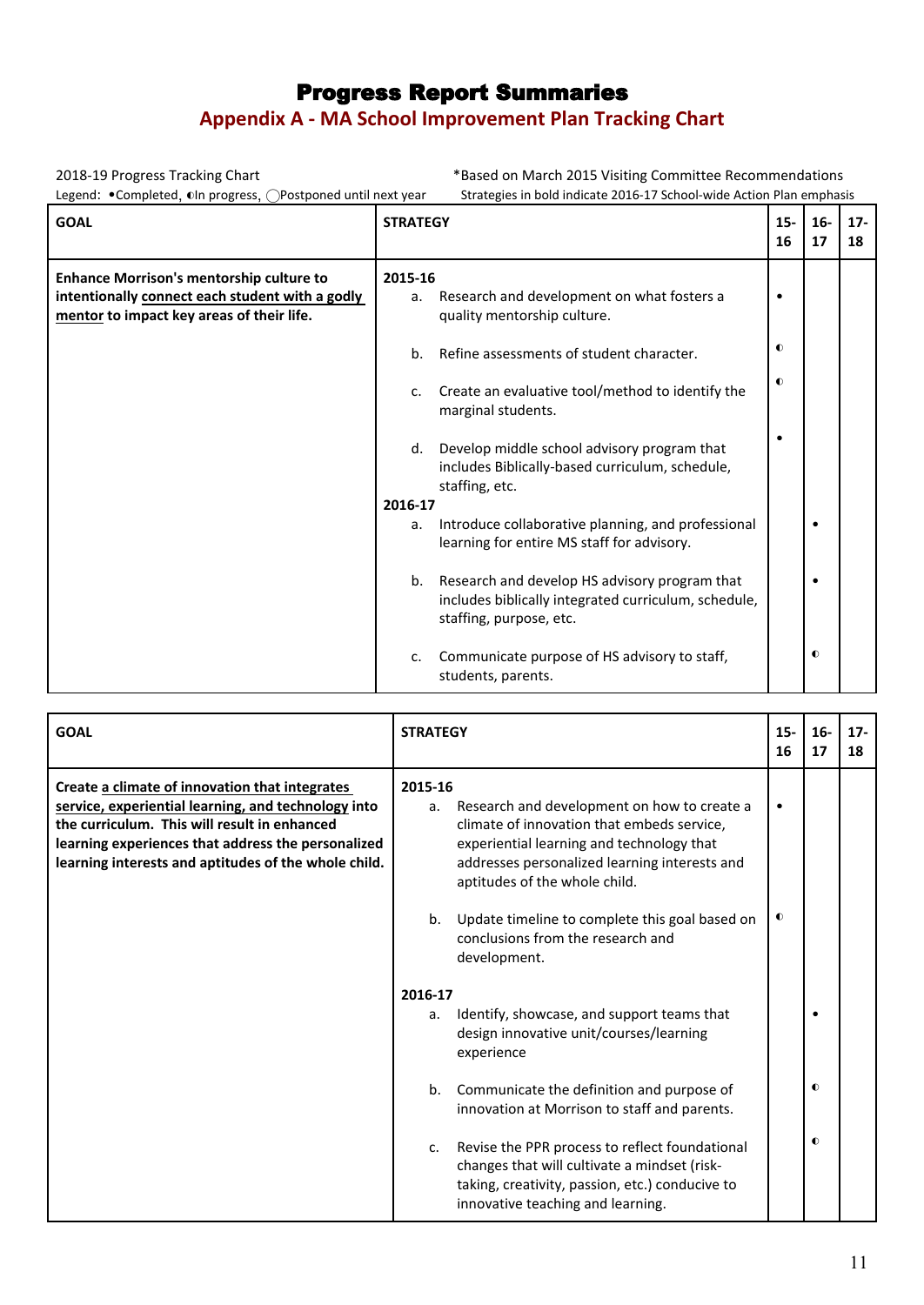| <b>GOAL</b>                                                                                                                                                      | <b>STRATEGY</b>                                                                                                                                                                                                     | $15-$<br>16 | $16-$<br>17 | $17 -$<br>18 |
|------------------------------------------------------------------------------------------------------------------------------------------------------------------|---------------------------------------------------------------------------------------------------------------------------------------------------------------------------------------------------------------------|-------------|-------------|--------------|
| Strengthen a standards-based approach to<br>learning that includes assessment, recording<br>and reporting practices that inform and support<br>student learning. | 2015-16<br>Audit of where MA is with its standards-based<br>a.<br>approach.<br>Create draft of recommendations for<br>b.<br>strengthening assessment, recording, and<br>reporting practices that inform and support | $\bullet$   |             |              |
|                                                                                                                                                                  | student learning.<br>2016-17<br>Task force develop a comprehensive and clear 3<br>a.<br>year implementation and professional learning<br>plan for Standards Based Reporting.                                        |             |             |              |
|                                                                                                                                                                  | Develop communication strategies including a<br>b.<br>website that explains Morrison's standards-based<br>reporting and recording                                                                                   |             | $\bullet$   |              |
|                                                                                                                                                                  | Develop an adapted report card for reporting<br>c.<br>work habits separately from academics for middle<br>school.                                                                                                   |             |             |              |

| <b>GOAL</b>                                                                                                                                                                                                                    | <b>STRATEGY</b>                                                                                                                                                                                                                                                                                                                                                                                                                     | $15 -$<br>16           | $16-$<br>17            | $17 -$<br>18 |
|--------------------------------------------------------------------------------------------------------------------------------------------------------------------------------------------------------------------------------|-------------------------------------------------------------------------------------------------------------------------------------------------------------------------------------------------------------------------------------------------------------------------------------------------------------------------------------------------------------------------------------------------------------------------------------|------------------------|------------------------|--------------|
| Expand training for teachers on all three campuses<br>in how to more effectively analyze site-based<br>learning data, resulting in the use of conclusions to<br>inform learning goals and drive school<br>improvement efforts. | 2015-16<br>Provide professional learning for PL coaches on<br>a.<br>effective data analysis within PLC's.<br>Review procedure 154 Professional Learning<br>$b_{1}$<br>and Team/Department Meetings to strengthen<br>MA's professional learning community (PLC)<br>efforts and plan appropriate professional<br>learning.                                                                                                            | $\bullet$<br>$\bullet$ |                        |              |
|                                                                                                                                                                                                                                | 2016-17<br>Train teachers at on campus meetings on how<br>a.<br>to read and share MAP data with parents at<br>Parent Teacher Conferences.<br>Use MAP Data (pre- and post-) to inform<br>$b_{1}$<br>instructional goals in grades 1-9 for the<br>following year.<br>Taichung HS - Learning Coach assisting teachers<br>C <sub>1</sub><br>in how to collect PLC data then how it can be<br>used to improve learning in the classroom. |                        | $\bullet$<br>$\bullet$ |              |